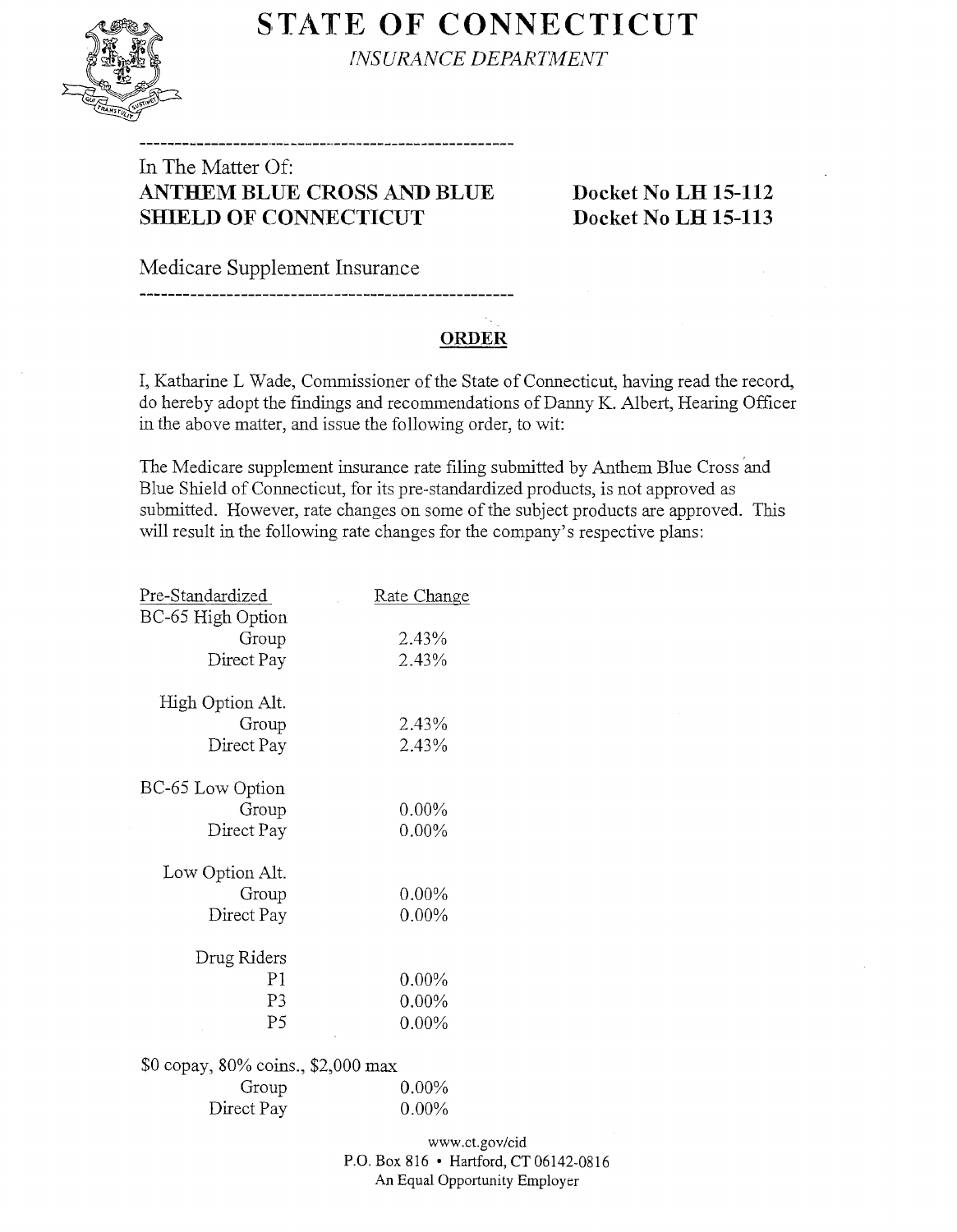| BS-65 Plan 81        |          |
|----------------------|----------|
| Group                | 2.84%    |
| Direct Pay           | 2.84%    |
| BS-65 Plan 82        |          |
| Group                | $0.00\%$ |
| Direct Pay           | $0.00\%$ |
| <b>BS-65 Plan 83</b> |          |
| Group                | $0.00\%$ |
| Direct Pay           | $0.00\%$ |
| CarePlus             |          |
| Hospital             | 2.43%    |
| Medical              | 2.84%    |

The company's proposed rate increases on its standardized Medicare supplement insurance products are not approved as requested. However, the following rate changes are approved for the company's products.

| Standardized          | Increased |
|-----------------------|-----------|
| Plan A                | 20.00%    |
| Plan B                | $0.00\%$  |
| Plan C                | 6.13%     |
| Plan D                | 7.90%     |
| Plan F                | 7.17%     |
| Plan F (High Ded)     | 10.00%    |
| Plan H (w/Rx)         | 2.99%     |
| Plan H (w/o Rx)       | 9.90%     |
| Plan $J(w/Rx)$        | 9.90%     |
| Plan $J(w/o Rx)$      | 9.90%     |
| CHCP Plan $J(w/Rx)$   | 1.70%     |
| CHCP Plan $J(w/o Rx)$ | 5.00%     |
| Modernized            | Increased |
| Plan A                | 20.00%    |
| Plan F                | 7.17%     |
| Plan F (High Ded)     | 10.00%    |
| Plan G                | 6.80%     |
| Plan N                | $-8.66%$  |
|                       |           |

These rate changes (pre-standardized and standardized) approved herein, are reasonable in relation to the plan benefits, projected claim costs and anticipated loss ratios the company expects to realize on the plans.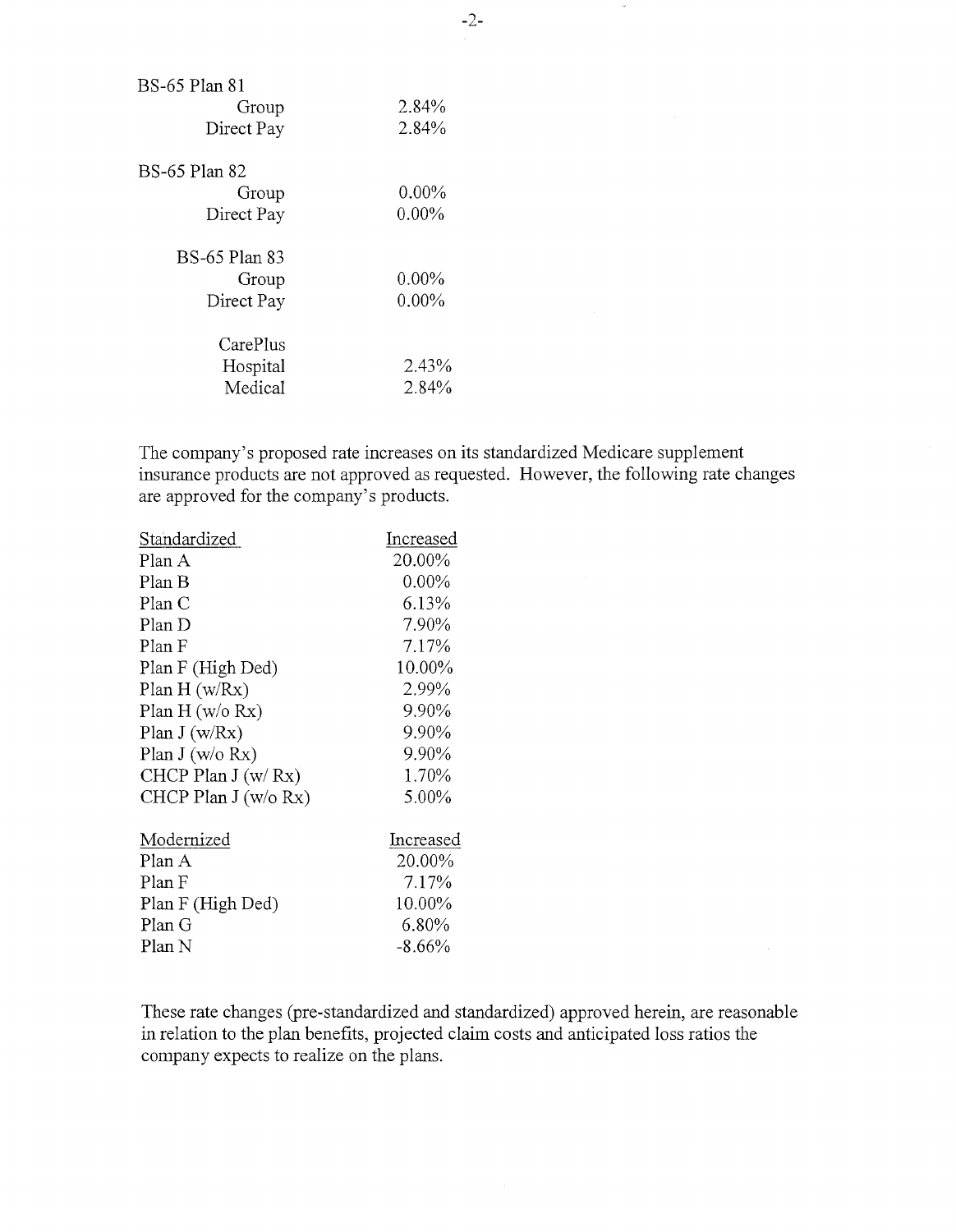Anthem Blue Cross and Blue Shield of Connecticut is directed to file its revised rate schedules with the Insurance Department by Friday, October 23, 2015. The Revised Rate schedules must reflect the rate changes approved herein.

Dated at Hartford, Connecticut, this 7th day of October, 2015.<br>Www. WWWW

Katharine L Wade Commissioner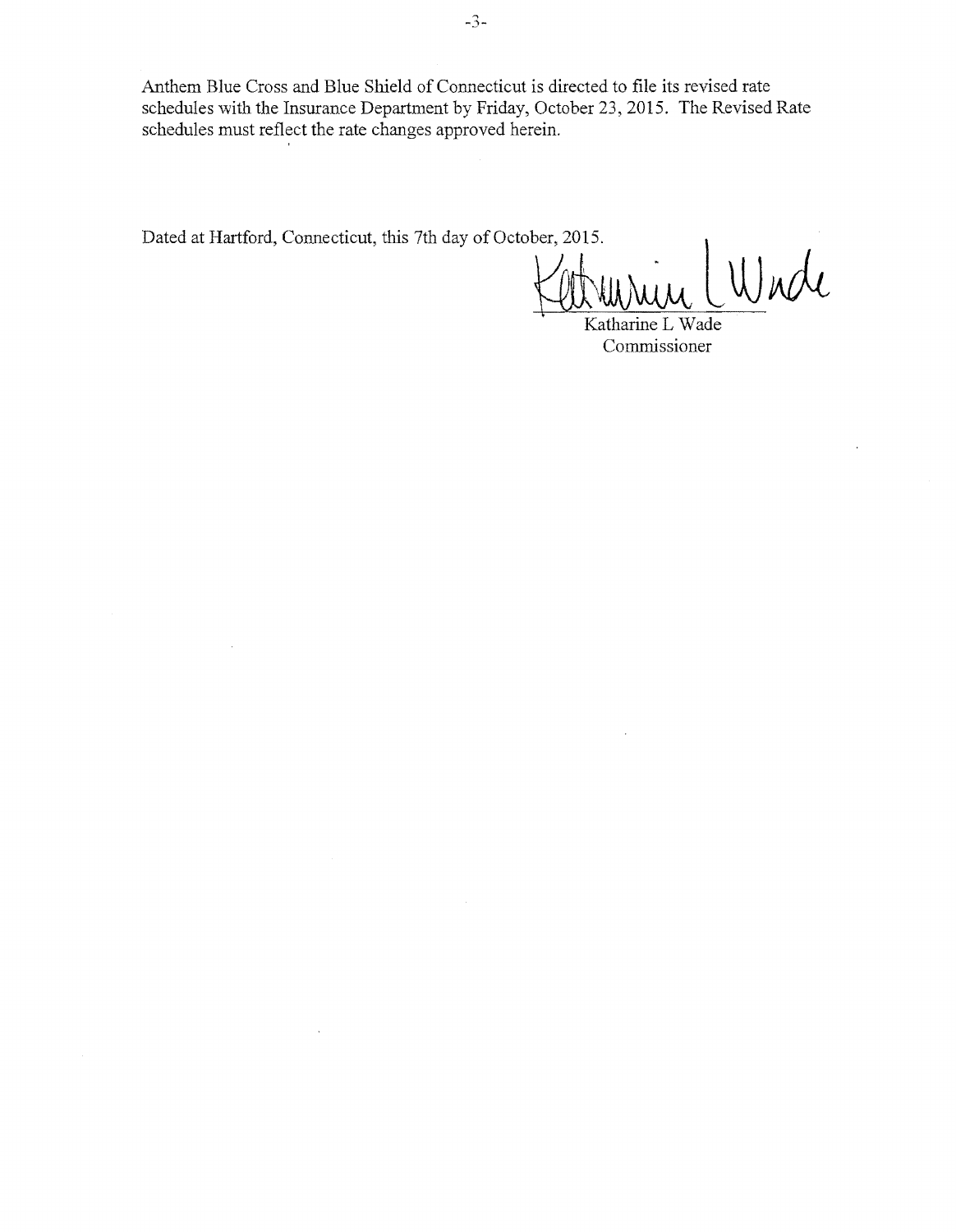# **STATE OF CONNECTICUT**



**INSURANCE DEPARTMENT** 

In The Matter Of: **ANTHEM BLUE CROSS AND BLUE Docket No LH 15-112 SHIELD OF CONNECTICUT Docket No LH 15-113** Medicare Supplement Insurance

## **1. INTRODUCTION**

The Insurance Connnissioner of the State of Connecticut is empowered to review rates charged for individual and group Medicare supplement policies sold to any resident of this State who is eligible for Medicare. This regulatory authority is carried out in accordance with statutes found in Chapter 700c of the Connecticut General Statutes.

**PROPOSED FINAL DECISION** 

After due notice, a public hearing was held at the Insurance Department in Hartford on September 24, 2015 to consider whether or not the rate filings by Anthem BlueCross and BlueShield on its Medicare supplement business should be approved.

No members of the general public or public officials attended the hearing.

One company representative participated in the hearing. No members from the general public attended the meeting.

The hearing was conducted in accordance with the requirements of Section 38a-474, Connecticut General Statutes, the Uniform Administrative Procedures Act, Chapter 54 of the Connecticut General Statutes, and the Insurance Department Rules of Practice, Section 38a-8-1 et seq. of the Regulations of Connecticut State Agencies.

#### Background

A Medicare supplement (or Medigap) policy is a private health insurance policy sold on an individual or group basis which provides benefits that are additional to the benefits provided by Medicare. For many years Medicare supplement policies have been highly regulated under both state and federal law to protect the interests of persons eligible for Medicare who depend on these policies to provide additional coverage for the costs of health care.

Effective December 1, 2005, Connecticut amended its program of standardized Medicare supplement policies in accordance with Section 38a-495a of the Connecticut General Statutes, and Sections 38a-495a-1 through 38a-495a-21 of the Regulations of Connecticut Agencies. This program, which conforms to federal requirements, provides that all

> www.ct.gov/cid P.O. Box 816 • Hartford, CT 06142-0816 An Equal Opportunity Employer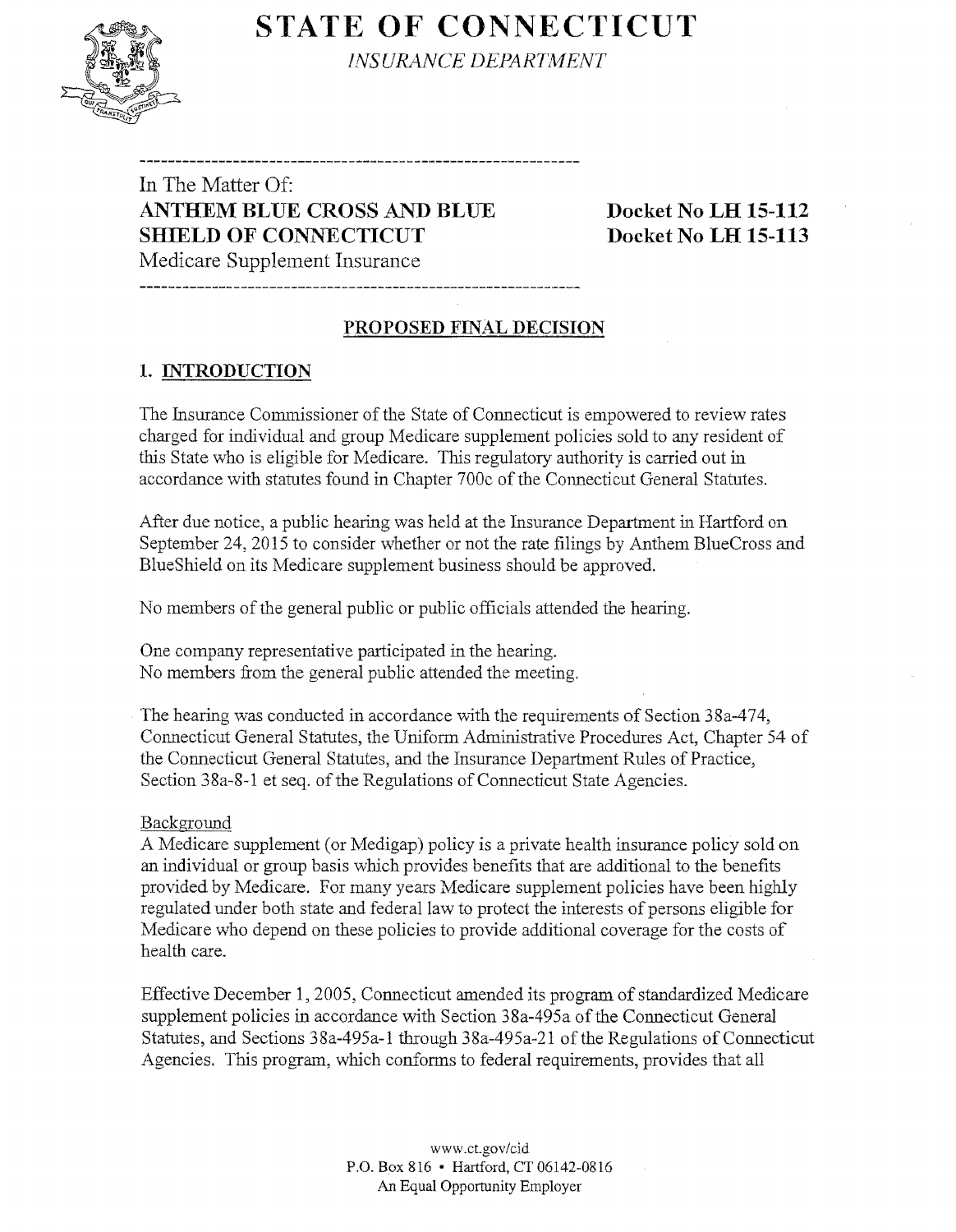insurers offering Medicare supplement policies for sale in the state must offer the basic "core" package of benefits known as Plan A. Insurers may also offer any one or more of eleven other plans (Plans B through N).

Effective January 1, 2006, in accordance with Section 38a-495c of the Connecticut General Statutes (as amended by Public Act 05-20) premiums for all Medicare supplement policies in the state must use community rating. Rates for Plans A through N must be computed without regard to age, gender, previous claims history or the medical condition of any person covered by a Medicare supplement policy or certificate.

The statute provides that coverage under Plan A through N may not be denied on the basis of age, gender, previous claims history or the medical condition of any covered person. Insurers may exclude benefits for losses incurred within six months from the effective date of coverage based on a pre-existing condition.

Section 38a-495a-10 of the Regulations of Connecticut Agencies, states that individual and group Medicare supplement policies must have anticipated loss ratios of 65% and 75%, respectively. Under Sections 38a-495-7 and 38a-495a-1 0 ofthe Regulations of Connecticut Agencies, filings for rate increases must demonstrate that actual and expected losses in relation to premiums meet these standards, and anticipated loss ratios for the entire future period for which the requested premiums are calculated to provide coverage must be expected to equal or exceed the appropriate loss ratio standard.

Section 38a-473 of the Connecticut General Statutes provides that no insurer may incorporate in its rates for Medicare supplement policies factors for expenses that exceed 150% of the average expense ratio for that insurer's entire written premium for all lines of health insurance for the previous calendar year.

#### II. **FINDING OF FACT**

After reviewing the exhibits entered into the record of this proceeding, the testimony of the witnesses, and utilizing the experience, technical competence and specialized knowledge of the Insurance Department, the undersigned makes the following findings of fact:

Anthem Blue Cross and Blue Shield of Connecticut has requested the following rate changes to its pre-standardized and standardized books of business:

#### **Pre-Standardized**

|                   | <b>In-Force Members</b> |          |          |              |
|-------------------|-------------------------|----------|----------|--------------|
|                   | 5/31/15                 | Current  | Proposed | % Difference |
| BC-65 High Option |                         |          |          |              |
| Group             | 5,907                   | \$110.13 | \$115.42 | 4.80%        |
| Direct Pay        | 1,544                   | \$151.18 | \$158.44 | 4.80%        |
| High Option Alt.  |                         |          |          |              |
| Group             | 35                      | \$105.07 | \$110.11 | 4.80%        |
| Direct Pay        | 1,079                   | \$139.75 | \$146.46 | 4.80%        |
| BC-65 Low Option  |                         |          |          |              |
| Group             | 620                     | \$42.47  | \$42.47  | $0.00\%$     |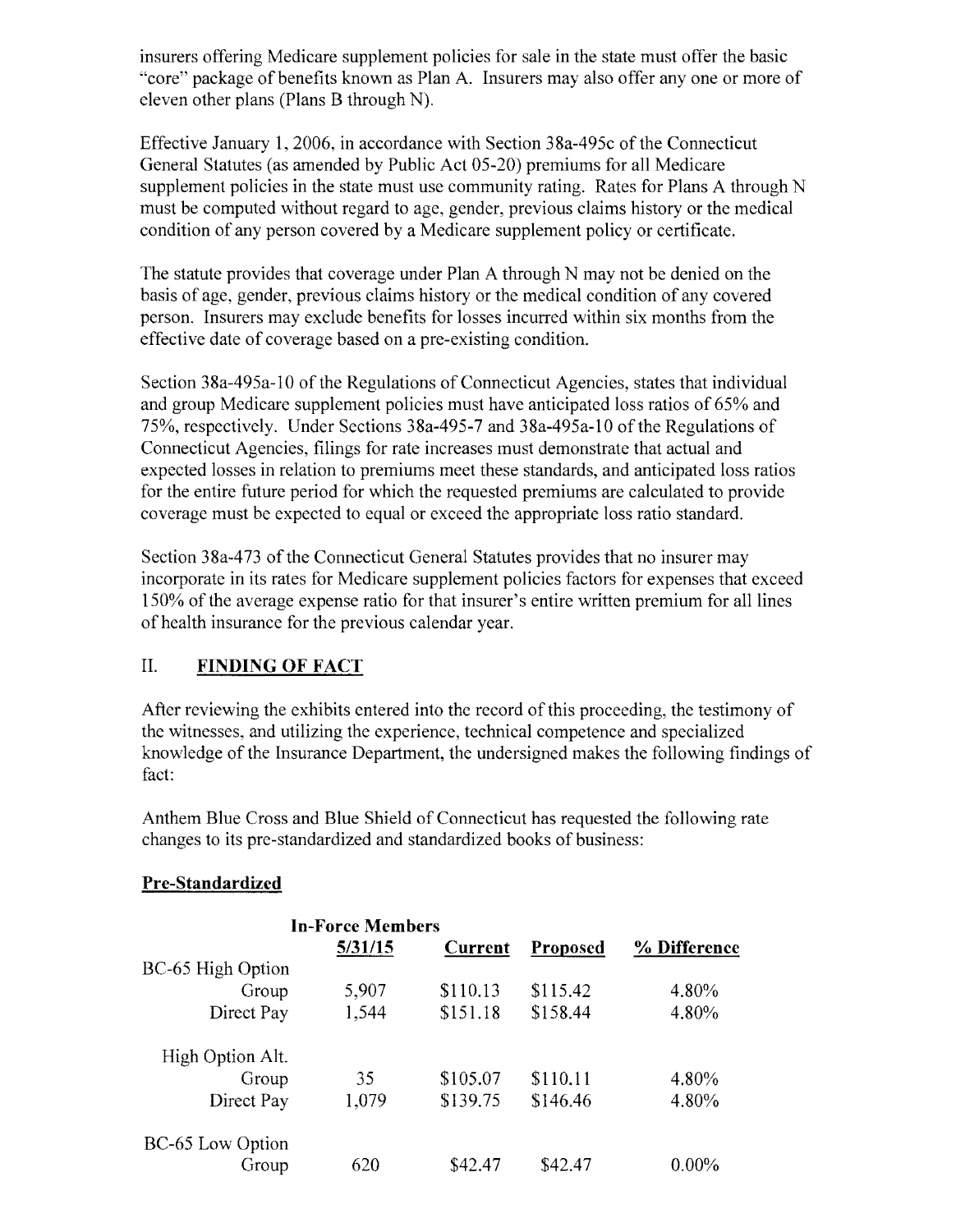| Direct Pay                        | $\overline{2}$ | \$46.38  | \$46.38  | $0.00\%$ |
|-----------------------------------|----------------|----------|----------|----------|
| Low Option Alt.                   |                |          |          |          |
| Group                             | 0              | \$38.51  | \$38.51  | $0.00\%$ |
| Direct Pay                        | $\overline{3}$ | \$42.36  | \$42.36  | $0.00\%$ |
| CarePlus Hospital                 |                |          |          |          |
| Group, Direct Pay                 | 59             | \$116.29 | \$121.87 | 4.80%    |
| <b>BS-65 Plan 81</b>              |                |          |          |          |
| Group                             | 4,068          | \$103.60 | \$113.08 | 9.15%    |
| Direct Pay                        | 2,450          | \$113.10 | \$123.45 | 9.15%    |
| <b>BS-65 Plan 82</b>              |                |          |          |          |
| Group                             | 1,809          | \$85.20  | \$85.20  | $0.00\%$ |
| Direct Pay                        | 240            | \$101.59 | \$101.59 | $0.00\%$ |
| <b>BS-65 Plan 83</b>              |                |          |          |          |
| Group                             | 563            | \$72.66  | \$72.88  | 0.30%    |
| Direct Pay                        | 4              | \$77.20  | \$77.43  | 0.30%    |
| CarePlus Medical                  |                |          |          |          |
| Group, Direct Pay                 | 59             | \$111.14 | \$121.31 | 9.15%    |
| CarePlus Drug Riders              |                |          |          |          |
| P <sub>1</sub>                    | 6              | \$165.10 | \$165.10 | $0.0\%$  |
| P <sub>3</sub>                    | $\overline{2}$ | \$133.94 | \$133.94 | $0.0\%$  |
| P <sub>5</sub>                    | $\overline{0}$ | \$137.26 | \$137.26 | $0.0\%$  |
| \$0 copay, 80% coins., \$2000 Max |                |          |          |          |
| Direct                            | 19             | \$153.52 | \$153.52 | $0.0\%$  |
| Group                             | 7              | \$72.05  | \$72.05  | $0.0\%$  |

### **Standardized**

|                       | <b>In-Force Members</b> |          |          |              |
|-----------------------|-------------------------|----------|----------|--------------|
|                       | 5/31/15                 | Current  | Proposed | % Difference |
| Plan A                | 149                     | \$332.90 | \$399.48 | 20.00%       |
| Plan B                | 828                     | \$221.73 | \$221.73 | $0.00\%$     |
| PlanC                 | 2,014                   | \$306.10 | \$329.36 | 7.60%        |
| Plan D                | 516                     | \$223.78 | \$241.46 | 7.90%        |
| Plan F                | 6,161                   | \$243.96 | \$262.01 | 7.40%        |
| High Ded. Plan F      | 3,158                   | \$33.45  | \$40.14  | 20.00%       |
| Plan $H(w/Rx)$        | 91                      | \$313.93 | \$327.12 | 4.20%        |
| Plan H (w/o Rx)       | 189                     | \$221.58 | \$243.52 | 9.90%        |
| Plan J (w/Rx)         | 240                     | \$306.16 | \$336.47 | 9.90%        |
| Plan $J(w/o Rx)$      | 2,627                   | \$192.41 | \$211.46 | 9.90%        |
| CHCP Plan $J(w/Rx)$   | 27                      | \$363.58 | \$385.76 | 6.10%        |
| CHCP Plan $J(w/o Rx)$ | 39                      | \$298.36 | \$327.90 | 9.90%        |
|                       |                         |          |          |              |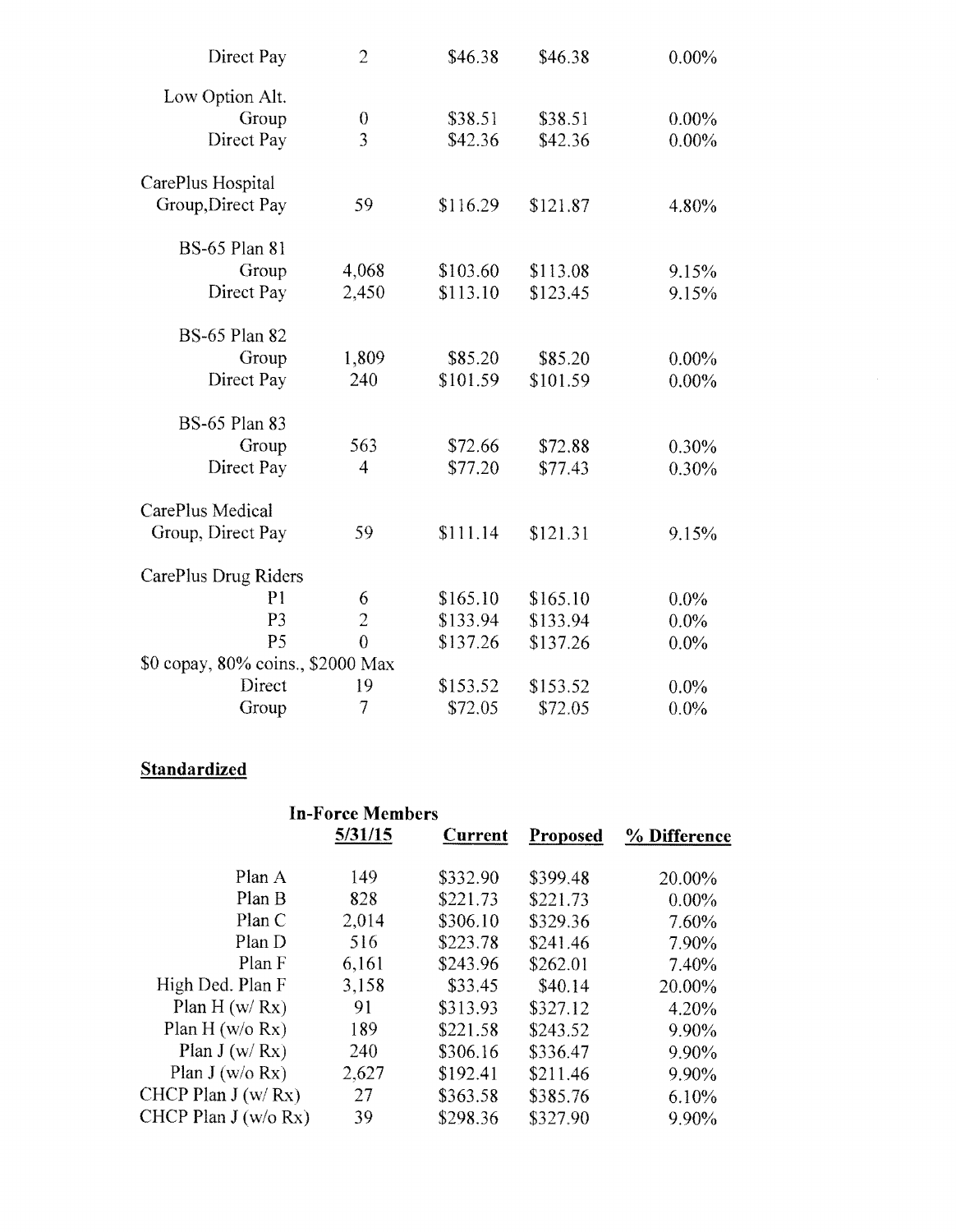#### **Modernized Plans**

|       | Current  | Proposed | % Difference |
|-------|----------|----------|--------------|
| 291   | \$332.90 | \$399.48 | 20.00%       |
| 5,735 | \$243.96 | \$262.01 | 7.40%        |
| 5,508 | \$33.45  | \$40.14  | 20.00%       |
| 196   | \$210.43 | \$224.74 | $6.80\%$     |
| 1,623 | \$162.24 | \$150.88 | $-7.00\%$    |
|       |          |          |              |

Anthem BCBSCT calculated incurred claims based on an experience period of March 2014 through February 2015 with paid run-out through May 2015. Trend was then applied for a 22-month period to the middle of 2016.

Medical and Drug trends were developed by plan for the standardized and modernized plans. The trend assumption used in the development of the January 2016 rates is 1.5% for medical claims and 0% for drug claims.

For pre-standardized plans, trends were developed in aggregate split between medical and drug. Based on the observed Connecticut pre-standard 12-month trends, a medical trend of 1.5% was chosen, while 0% was applied to drug claims.

The loss ratio history for pre-standardized, standardized and modernized plans is as follows:

|                      | 2013   | 2014   | Since Inception |
|----------------------|--------|--------|-----------------|
| BC-65 High Option    | 86.0%  | 78.3%  | 85.7%           |
| BC-65 Low Option     | 71.2%  | 84.7%  | 89.6%           |
| <b>BS-65 Plan 81</b> | 80.8%  | 78.5%  | 81.6%           |
| <b>BS-65 Plan 82</b> | 68.4%  | 66.3%  | 80.9%           |
| <b>BS-65 Plan 83</b> | 60.7%  | 66.3%  | 81.2%           |
| CarePlus             | 84.2%  | 97.6%  | 81.1%           |
|                      | 2013   | 2014   | Since Inception |
| Plan A               | 147.4% | 174.5% | 127.0%          |
| Plan B               | 82.1%  | 74.5%  | 90.1%           |
| Plan C               | 82.4%  | 81.6%  | 92.2%           |
| Plan D               | 88.3%  | 80.8%  | 84.3%           |
| Plan F               | 80.4%  | 83.0%  | 80.1%           |
| High Ded. Plan F     | 93.9%  | 111.4% | 59,9%           |
| Plan G               | 82.2%  | 92.4%  | 82.7%           |
| Plan $H(w/Rx)$       | 90.5%  | 87.8%  | 79.2%           |
| Plan H ( $w/o$ Rx)   | 77.5%  | 91.3%  | 76.7%           |
| Plan $J(w/Rx)$       | 82.2%  | 87.9%  | 72.4%           |
| Plan $J(w/o Rx)$     | 75.3%  | 82.9%  | 72.6%           |
| Plan N               | 65.5%  | 65.3%  | 72.4%           |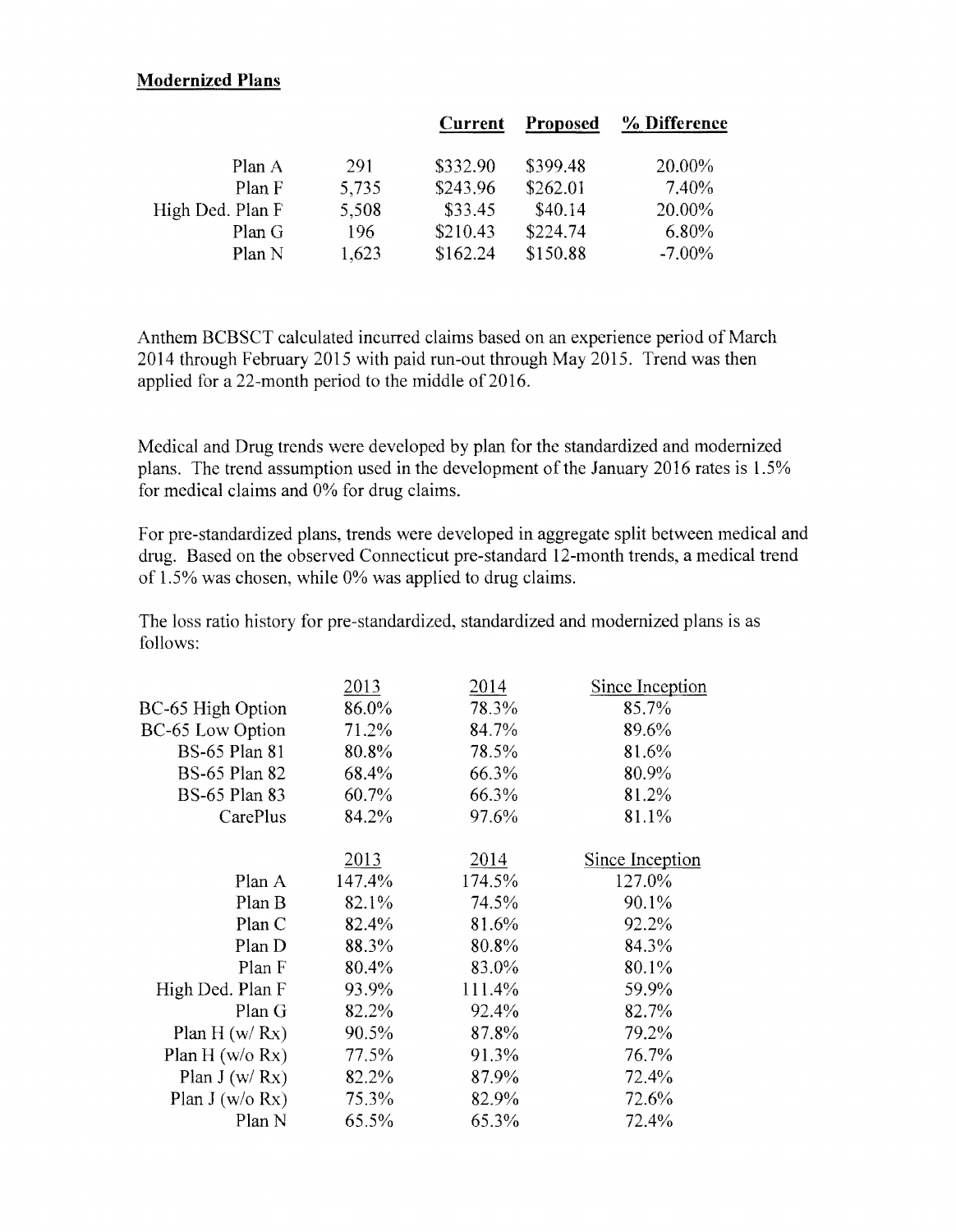The projected 2016 loss ratios are as follows:

| Pre-standardized     | Loss Ratio |
|----------------------|------------|
| BC-65 High Option    | 77.5%      |
| BC-65 Low Option     | 74.7%      |
| <b>BS-65 Plan 81</b> | 74.0%      |
| <b>BS-65 Plan 82</b> | 72.6%      |
| <b>BS-65 Plan 83</b> | 72.3%      |
| CarePlus             | 94.5%      |
| Standardized         | Loss Ratio |
| Plan A               | 126.8%     |
| Plan B               | 76.2%      |
| Plan C               | 77.4%      |
| Plan D               | 75.0%      |
| Plan F               | 75.9%      |
| High Ded. Plan F     | 96.1%      |
| Plan G               | 81.7%      |
| Plan H w/ $Rx$       | 80.8%      |
| Plan H w/o Rx        | 84.5%      |
| Plan J w/ Rx         | 82.4%      |
| Plan J w/o Rx        | 77.9%      |
| Plan N               | 75.6%      |

Anthem BCBSCT certified that their expense factor is in compliance with section 38a-473, C.G.S. They have also conformed to subsection (e) of section 38a-495c, C.G.S., regarding the automatic claims processing requirement.

The proposed rates are designed to satisfy the Connecticut statutory loss ratio of 75%.

Anthem BCBSCT's 2015 Medicare supplement rate filing proposal is in compliance with the requirements of regulation  $38a-474$  as it applies to the contents of the rate submission as well as the actuarial memorandum.

#### III. RECOMMENDATION

The undersigned recommends the approval of the following rate changes, in some instances no rate change, for the pre-standardized rate filing:

|                      | Proposed<br>Change | Recommended<br>Change |
|----------------------|--------------------|-----------------------|
| Pre-Standardized     |                    |                       |
| BC-65 High Option    | 4.80%              | 2.43%                 |
| High Option Alt.     | 4.80%              | 2.43%                 |
| BC-65 Low Option     | $0.00\%$           | $0.00\%$              |
| Low Option Alt.      | $0.00\%$           | $0.00\%$              |
| <b>BS-65 Plan 81</b> | 9.15%              | 2.84%                 |
| <b>BS-65 Plan 82</b> | $0.00\%$           | $0.00\%$              |